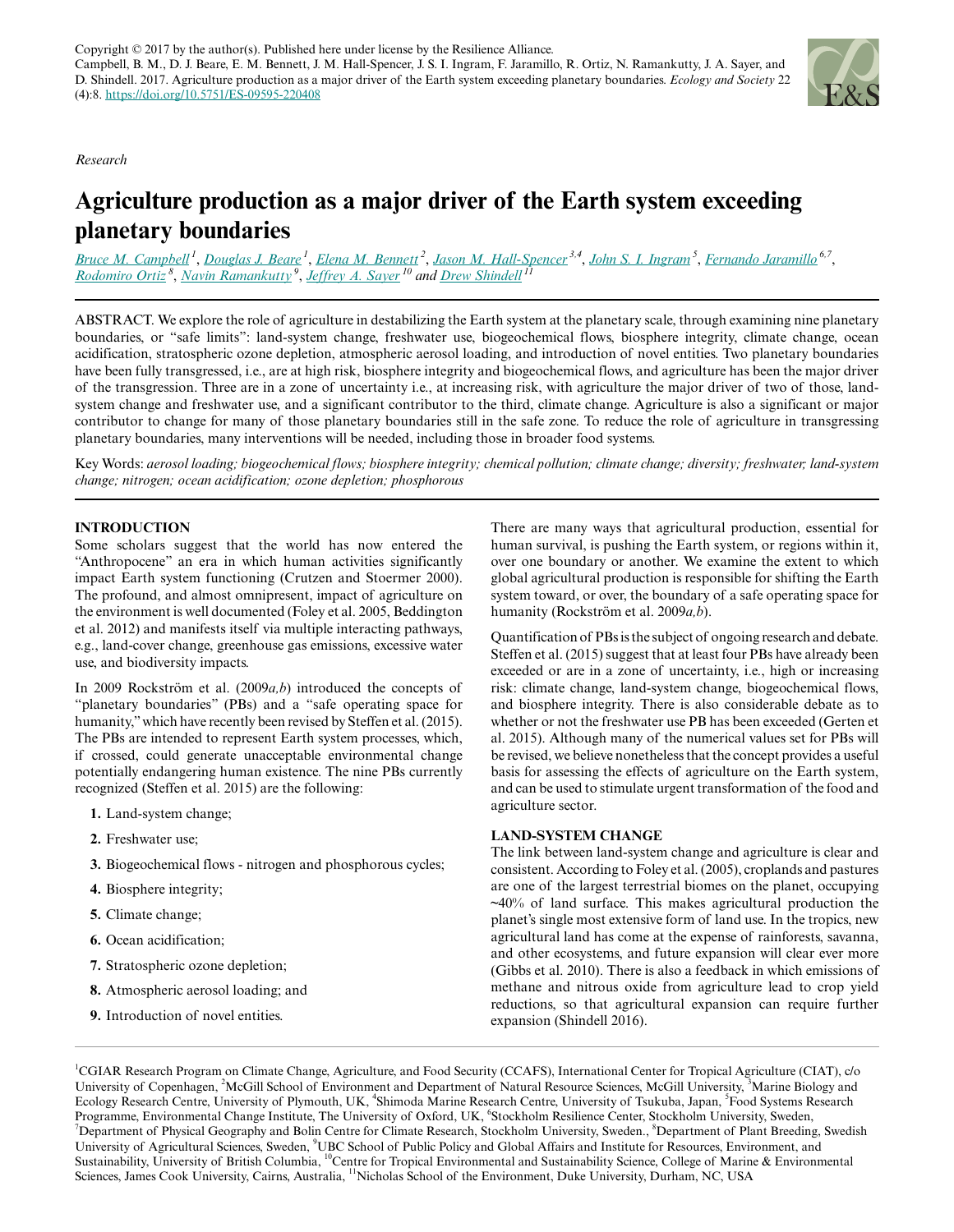Bioenergy with carbon capture and storage (BECCS) is increasingly suggested as a key component for meeting climate targets. But this has the potential of increasing competition with food production and inducing large-scale land-use changes. Thus recent studies suggest that BECCS may only be feasible on more modest scales as a "supporting actor" for strong mitigation actions (Boysen et al. 2017, Smith et al. 2016). Even with substantial yield increases and intensification, if humanity is to meet future demand for food and biofuels, net area under agriculture will have to expand, putting further pressure on important biomes.

Rockström et al. (2009*a*) suggested that no more than 15% of the Earth's ice-free surface should be converted to cropland. Steffen et al. (2015) changed the control variable from the amount of cropland to the amount of forest cover remaining, because the major forest biomes play a stronger role in land surface-climate coupling than other biomes. They set the boundary at 75% (a weighted average of the boundaries for tropical, temperate, and boreal forests) with a zone of uncertainty at 54–75% (forest remaining as a percentage of original area), and they calculate the current value as 62%.

In 2000, there were  $\sim$ 15 million km<sup>2</sup> of cropland and 28 million km<sup>2</sup> of pasture on Earth corresponding to ~12% and 28% of its ice-free land surface, respectively (Ramankutty et al. 2008). Past trends imply that ~10 million km² of land will be cleared by 2050 to meet demand. This will bring another  $\sim 8\%$  of the Earth's icefree land surface under agriculture, crossing the PB set by Rockström et al. (2009*a*).

We have followed the Steffen et al. (2015) framing of the boundary. Although agriculture has undoubtedly contributed substantially to forest loss, it is no simple matter to calculate the exact contribution. The expansion of land under agriculture has caused a net loss of  $\sim$ 7 to 11 million km<sup>2</sup> of forest in the past 300 years (Foley et al. 2005). Between 1980 and 2000, more than 55% of new land for agriculture replaced pristine forests, while 28% came from degraded forests (Gibbs et al. 2010). On a global scale, roughly 30% of temperate deciduous forests have been converted to cropland. On a positive note, forest gain is now occurring at higher latitudes and in richer countries, though loss continues in poor countries in the tropics (Sloan and Sayer 2015). One of the few studies to estimate the role of different factors in forest loss is that of Blaser and Robledo (2007). Using their figures it is estimated that agriculture has caused 75% of deforestation in areas experiencing deforestation in the period 1990–2005. Kissinger et al. (2012) and Hosonuma et al. (2012), using FAO data, estimate that agriculture is the driver for around 80% of deforestation worldwide in the period 2000–2010. We thus use 80% in Figure 1.

Rockström et al. (2009*a*) recommend implementation at multiple scales, including reserving space most suited to agriculture, maintaining high conservation-value forests, and keeping carbonrich soils and ecosystems in either a totally undisturbed or at least carefully managed condition. Sustainable intensification of agriculture to limit the area under cultivation is crucial.

**Fig. 1**. The status of the nine planetary boundaries (PBs; green, yellow, red) overlaid with our estimate of agriculture's role in that status. PBs based on Steffen et al. (2015), with modification for freshwater from below boundary (safe) into a zone of uncertainty (Gerten et al. 2013, Jaramillo and Destouni 2015*a*), and an estimate for functional diversity based on Newbold et al. (2016).



# **FRESHWATER USE**

Of all human activities, agriculture, and specifically crop production, consumes the largest amount of water, mainly via transpiration from crop plants and evaporation from soils and irrigation structures. Agriculture accounts for  $\sim 70\%$  of global freshwater withdrawals. The amount varies regionally: ~44% of total water withdrawal in OECD countries, ~87% in African countries, ~80% in Asia, and more than 90% in some Arab countries (World Water Assessment Programme 2012*a,b,c*). A distinction can be made between "blue water" consumption (withdrawal of water from rivers, reservoirs, lakes, and aquifers) and "green water" consumption (the direct use of rainwater).

In order to determine the "safe space" for humanity in relation to freshwater use, Rockström et al. (2009*a*) originally suggested a freshwater PB of  $4000 \text{ km}^3 \text{ yr}^{-1}$  with a zone of uncertainty of 4000–6000 km $^3$  yr $^{\text{-}1}$ , and global consumptive use of blue water to be used as a control variable for its monitoring. The monitoring and quantification of the freshwater PB is becoming increasingly contentious. Although it was suggested that the original PB should be compared against consumptive blue water use, Jaramillo and Destouni (2015*a*) state that because of the complementarity of blue and green water suggested by Rockström et al. (2009*a*), total consumption from blue and green water should be used to monitor the PB of freshwater instead of only blue water. From this perspective, the increase in human global consumption of freshwater during the 20th century and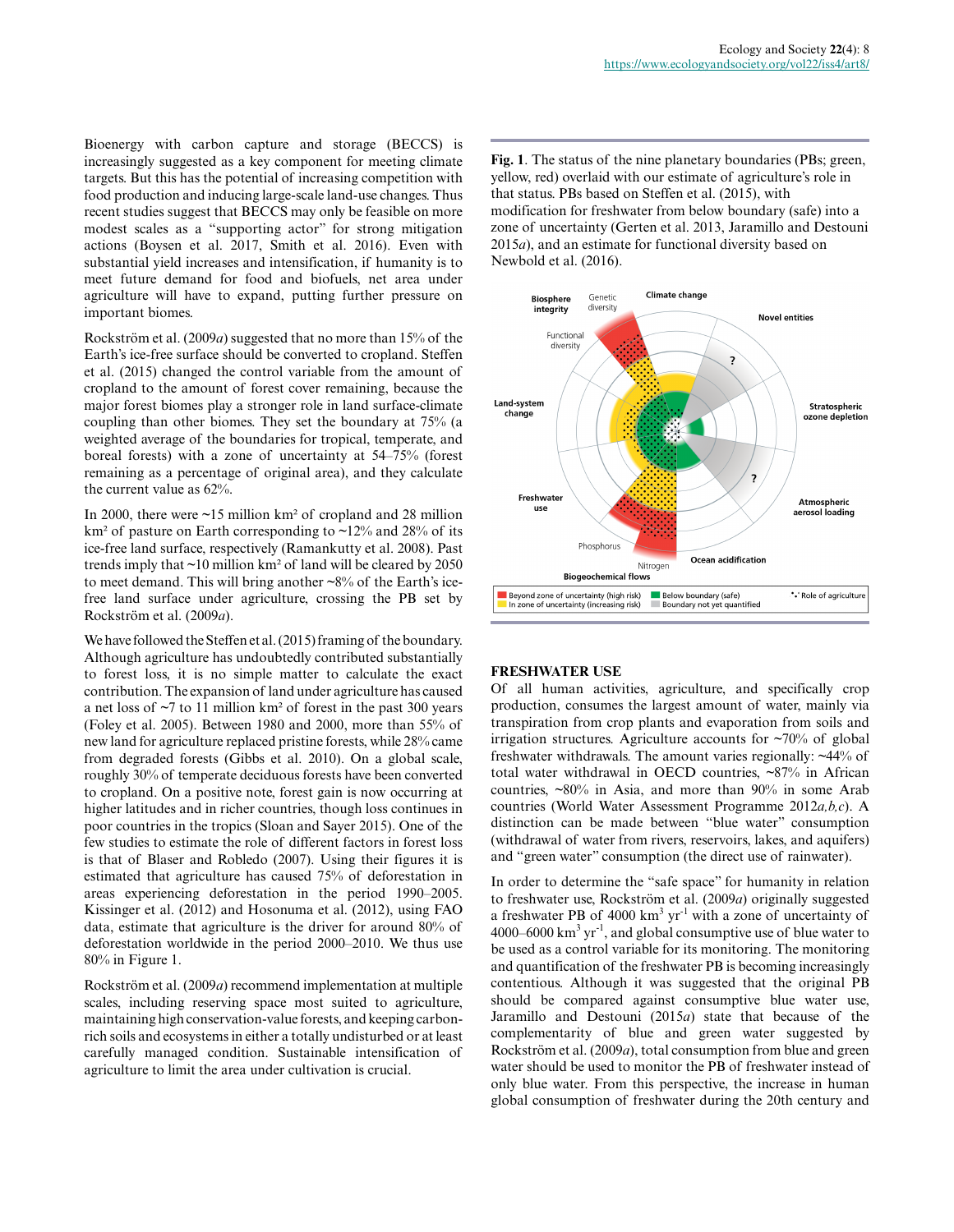beginning of the 21st century may have already transgressed the PB of 4000 km<sup>3</sup> yr<sup>-1</sup> (Destouni et al. 2013, Jaramillo and Destouni 2015*a,b,*).

Besides these latter hydroclimatic observation-based studies, others have used global hydrological modeling to estimate human water consumption. For instance, Siebert and Döll (2010) used a crop model to estimate that rain fed crops consume  $4586 \mathrm{~km}^3 \mathrm{~yr}^1$ of green water worldwide, and irrigated crops 2099 km<sup>3</sup> yr<sup>-1</sup> (1180)  $\text{km}^3$  yr<sup>-1</sup> of blue water and around 919 km<sup>3</sup> yr<sup>-1</sup> of green water). There is, however, still no real consensus on the amount of blue and green water that is consumed by agriculture.

Molden (2009:117) argues that the water boundary suggested by Rockström et al. (2009*a*) may be too high because "the concept of a global limit overlooks the importance of local conditions and the role of management in magnifying or ameliorating problems." For this reason, Steffen et al. (2015) introduced subglobal freshwater boundaries that are specific to each basin in order to monitor the sustainability of freshwater consumption at more local and regional scales. A further re-evaluation of the freshwater PB by Gerten et al. (2013) has reduced the global freshwater PB value to  $\sim 2800 \text{ km}^3 \text{ yr}^1$ , with corresponding uncertainty range of 1100–4500 km<sup>3</sup> yr<sup>-1</sup>, meaning that the current status of freshwater use is already in the zone of uncertainty (increasing risk).

For simplicity, we follow Steffen et al. (2015) in their setting of the global freshwater planetary boundary at 4000 km<sup>3</sup>/yr and their use of blue water consumption as the control variable, but modify the boundary, following Gerten et al. (2013) and Jaramillo and Destouni (2015*b*). We put agriculture's role in the status of this PB at the 84% level (Fig. 1), following Shiklomanov and Rodda (2003) who estimated that blue water consumption by irrigated agriculture makes up 84% of all human blue water consumption.

The amount of water needed to produce food depends on what is being cultured and the production method. With a growing human population and a shift in dietary preferences toward more meat, ever more water will be required. The growth in livestock production, in particular, increases water consumption owing to the extra demand for water to grow crops used to feed livestock. Increased biofuel production will further increase pressures on water resources. Additionally, according to Jaramillo and Destouni (2015*b*), many dams constructed worldwide to impound and store water for crop irrigation may be consuming considerable amounts of blue and green water that have been currently disregarded in crop model estimates.

Agriculture is, and will continue to be, the largest consumer of freshwater globally. In addition to the absolute amount, ground water depletion in some regions is also a major concern with levels dropping by over 300 mm yr<sup>-1</sup> in the Indo-Gangetic Plain (Wada et al. 2010). It should then be a priority to reduce the level of uncertainty of freshwater consumption from agriculture and related human activities in order to estimate forthcoming water scarcity and its management (Jaramillo and Destouni 2015*b*). Although water availability is projected to decrease in many regions, "future global agricultural water consumption alone (including both rainfed and irrigated agriculture) is estimated to increase by about 19% by 2050" (World Water Assessment Programme 2012*a,b,c*:269). Although the quantity of water used per unit of food produced has almost halved since 1961 (World Water Assessment Programme 2012*a*), the potential to increase water-use efficiency in agriculture remains substantial. Water management, policy reforms, and infrastructure investments can all contribute to increasing efficiency and lowering consumption. Water use for irrigation can be lowered by increasing conveyance efficiency (taking water from the source to the farm), distribution efficiency (farm to field), and application efficiency (application to crops; Rosegrant et al. 2009).

# **BIOGEOCHEMICAL FLOWS**

Although Steffen et al. (2015) suggest that PBs need to be calculated for multiple elements, we follow their pragmatic approach of limiting the analysis to nitrogen (N) and phosphorus (P). Nitrogen (N) is an essential macronutrient and the limiting element for plant growth in many terrestrial and aquatic ecosystems. Human activities have profoundly transformed the global N cycle (Swaney et al. 2012), with the main drivers being the increased use of fossil fuels, agriculture, and industry's growing demand for N, and low use-efficiencies. Anthropogenic N sources now contribute more N to the Earth system than all natural terrestrial processes combined (Rockström et al. 2009*a*, Canfield et al. 2010). The excessive amount of N leads to soil and air pollution, drives biodiversity loss, pollutes coastal marine waters and watersheds (Howarth et al. 2011, Swaney et al. 2012), and increases the level of  $N_2O$  and reactive N gases in the troposphere (Robertson and Vitousek 2009, Canfield et al. 2010, Bodirsky et al. 2012). The environmental costs of N losses in Europe have been estimated to outweigh the entire direct economic benefits of N in agriculture combined (Sutton et al. 2011).

The Steffen et al. (2015) global boundary for N is taken from the analysis of de Vries et al. (2013), which proposed a PB of 62 Tg  $N yr<sup>-1</sup>$  from industrial and intentional biological N fixation, set to avert eutrophication of aquatic ecosystems. Steffen et al. (2015) introduce regional boundaries for N, and it is specific regions where transgression has occurred, particularly North America, Europe, South Asia, and China.

Large amounts of N required for plant and livestock production results in agricultural activities being the main driver of the N cycle (Galloway et al. 2008, Liu et al. 2010, Bodirsky et al. 2012). According to Fixen and West (2002) the use of N fertilizer in agriculture increased by approximately 800% from 1960 to 2000 although estimates vary. Liu et al. (2010), for example, found total N input to croplands in 2000 to be about 137 Mt N  $\text{yr}^{-1}$ , whereas Bouwman et al. (2009) estimated total agricultural N input at 249 Mt N  $yr^{-1}$ . Agricultures' share of total global anthropogenic N use (187 Mt N  $vr^{-1}$ ) has been estimated at 86.1% (Galloway et al. 2008), and so we use ~85% as the level in Figure 1.

Several studies also reveal low N use efficiency in crops; only approximately half of the N applied to croplands is incorporated into plant biomass, while the remains are lost through leaching  $(16%)$ , soil erosion  $(15%)$ , and gaseous emission  $(14%)$ ; Liu et al. 2010, Bodirsky et al. 2012). According to Robertson and Vitousek (2009) crop rotation, improved prediction of crop fertilizer N requirements, timing and placement, along with strategies to recoup N losses, are all currently available practices that can substantially reduce N loss.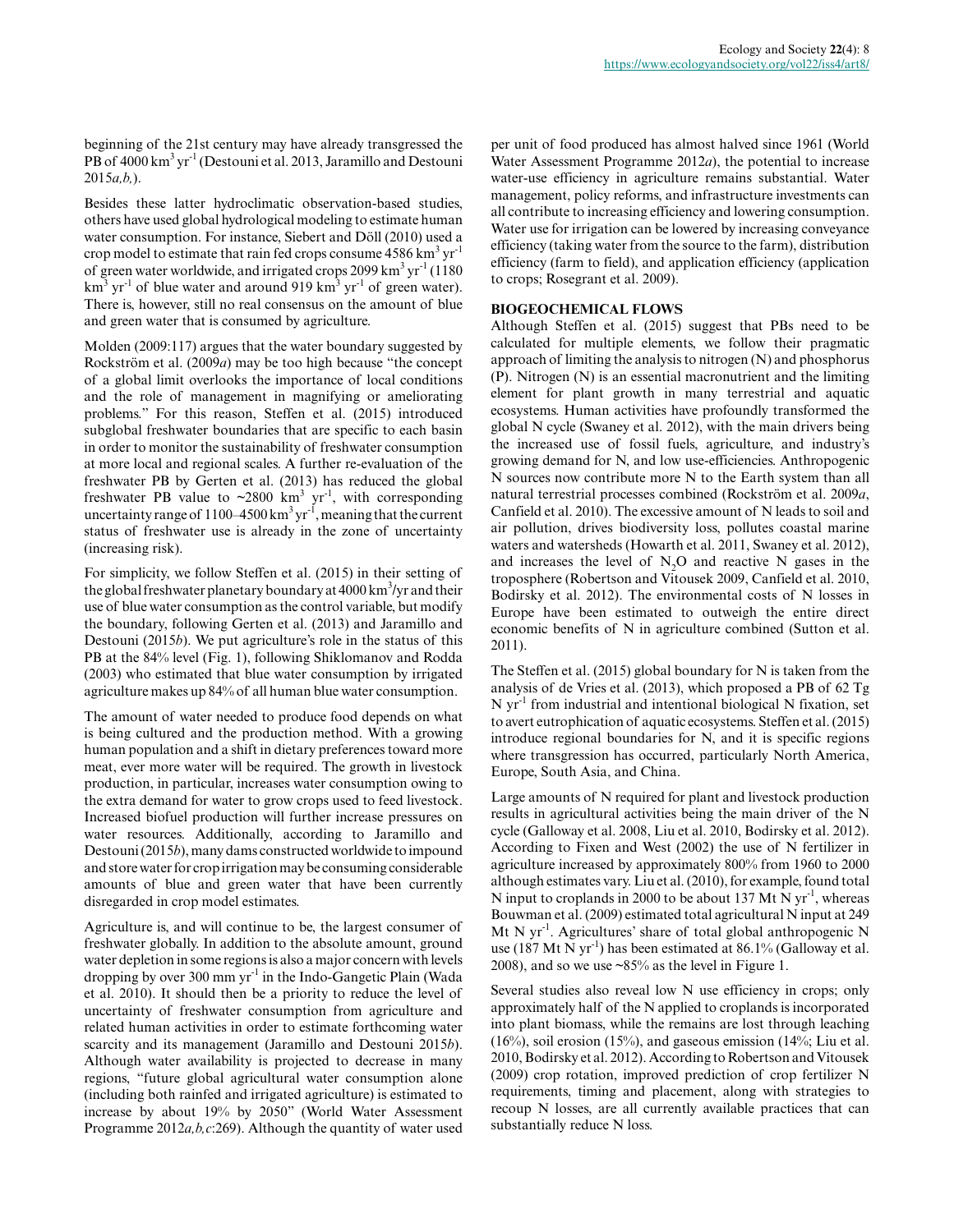Most agricultural production is dependent on P in the form of phosphate  $(PO_4^{3-})$  from fertilizers or manures, which improve soil and replenish what is removed when crops are harvested (Cordell and White 2013). Human activities have profoundly changed the global P cycle, primarily through mining rock phosphate to produce P fertilizers for agricultural uses. The P cycle is accelerated two to three times over background rates (Smil 2000), leading to eutrophication of freshwater and estuarine systems (Diaz and Rosenberg 2008) in addition to the intended increase in agricultural production.

Steffen et al. (2015) also propose a two-level approach for the P component of the biogeochemical flows boundary, based on the analysis of Carpenter and Bennett (2011). The global boundary is set at 11 Tg P  $yr^{-1}$  from freshwater systems into the ocean to avoid large-scale ocean anoxic events, which potentially explain past mass extinctions of marine life (Handoh and Lenton 2003). Regional boundaries are set to prevent eutrophication of freshwater, and as for the N component, it is particular regions where these boundaries are transgressed.

Smil (2000) indicates that 90% of global phosphate production (around 148 Mt of phosphate rock per year) is used to make fertilizers for agriculture. More recent research suggests that as much as 96% of mined P is used for fertilizer production (22.6 Mt yr<sup>-1</sup> out of a total anthropogenic production of 23.5 Mt yr<sup>-1</sup>), and nearly all of this P is added to terrestrial soil (Carpenter and Bennett 2011). With increased global demand for food due to rising population numbers and changing diets, demand for P could increase by 50–100% by 2050 (Cordell and White 2013), leading to even greater impact of agriculture on this already surpassed boundary. We estimate agriculture's role in the PB as being greater than 90% (Fig. 1).

Several options exist to reduce agricultures' contribution to the current transgression of this PB (Elser and Bennett 2011, Cordell and White 2013). The most systemic options revolve around using less new P. For this, one option is to balance P budgets on agricultural soils and another is to increase use of recycled P from manure, human excreta, and food residues to reduce reliance on new, mined P. A somewhat less systemic, but still important solution is to reduce P losses from farms to aquatic systems. This type of P runoff could be minimized through: (i) using better tillage practices; (ii) establishing and maintaining riparian buffers; or (iii) restoring wetland areas. Finally, reducing food waste, in storage or in after-market waste, so that less has to be produced in the first place is an urgent consideration.

#### **CHANGE IN BIOSPHERE INTEGRITY**

In their original paper Rockström et al. (2009*a*) included "rate of biodiversity loss" as one of the nine PBs but this was altered by Steffen et al. (2015) to "change in biosphere integrity" with the intention of better reflecting the more general impact of human activities on the biosphere by encompassing both genetic and functional diversity. The authors suggest that genetic diversity can be measured by extinction rates and functional diversity by the biodiversity intactness index (BII).

Steffen et al. (2015) retain the average number of extinctions per million species-years (E/MSY) as a proxy for measuring genetic diversity loss, although it is criticized for being difficult to measure and inevitably has a time-lag. Recent estimates suggest that there are likely to be ~5±3 million species on Earth and some current models predict extinction rates of less than 5% per decade, although the impact of climate change on extinctions is particularly uncertain (Costello et al. 2013). Although 5% per decade does not sound catastrophic, Steffen et al. (2015) suggest an "aspirational" PB of 1 E/MSY and a more realistic one of 10 E/MSY. As a point of reference, past average extinction rates for marine organisms in the fossil record are comparatively well known, and estimated to be in the order of 0.1 to 1 E/MSY. The current rate, however, is thought to be in excess of 100 E/MSY, with future projections of loss in the order of 1000–10,000 E/ MSY.

Functional diversity describes the overall role of the biosphere in Earth system functioning. A BII of 90% was suggested as a PB by Steffen et al. (2015) with a large interval of uncertainty (90– 30%). Newbold et al. (2016) estimate that land use and related pressures have already reduced local biodiversity intactness beyond the PB across 58% of the world's land surface. The BII is probably in the zone of uncertainty, and this is where we place it on Fig. 1.

In the absence of better information, we suggest 80% as the role of agriculture in the status of the biosphere integrity PB (Fig. 1), i.e., the same value as that for land-system change given that losses of both genetic and functional diversity loss are driven by landsystem change. Thus agriculture has shifted biosphere integrity beyond the PB, at least for one of the components of this PB. Biodiversity loss is not only a function of habitat area, and biosphere integrity may have more to do with functional diversity than genetic diversity (Steffen et al. 2015). The world's forests are rapidly being fragmented by a huge expansion of investments in infrastructure, with agriculture a key constituent of the new landscapes (Sloan and Sayer 2015). Development corridors are seen as a way of transforming agriculture in developing countries to higher levels of productivity. These development corridors risk major fragmentation and occupation of existing forests, especially in the tropics, with potentially disastrous consequences for biosphere integrity (Laurance et al. 2015). Climate change and habitat fragmentation are facilitating the spread of exotic invasive species into natural habitats at an unprecedented level with alarming consequences for biodiversity and ecosystem function.

# **CLIMATE CHANGE**

Agricultural activities emit large amounts of important non-CO<sub>2</sub> greenhouse gases, while deforestation, to create more space for agriculture, releases significant amounts of  $\mathrm{CO}_2$ . The entire food chain and its related activities, from production of fertilizer to distribution of food commodities, also emit significant amounts of  $CO<sub>2</sub>$ . All combined, this places agriculture as one of the most important anthropogenic activities contributing to climate change. Furthermore, climate change will itself influence the conditions for agriculture and will have significant ramifications for the entire agricultural system.

Rockström et al. (2009*a*) proposed a dual approach for climate change using both atmospheric  $CO_2$  concentration and top-ofatmosphere radiative forcing as global scale control variables, suggesting 350 ppm  $CO_2$  and 1 W m<sup>-2</sup> above preindustrial level as the two boundaries (US EPA 2011). This was based on (i) an analysis of the equilibrium sensitivity of the climate system to greenhouse gas forcing; (ii) the behavior of the large polar ice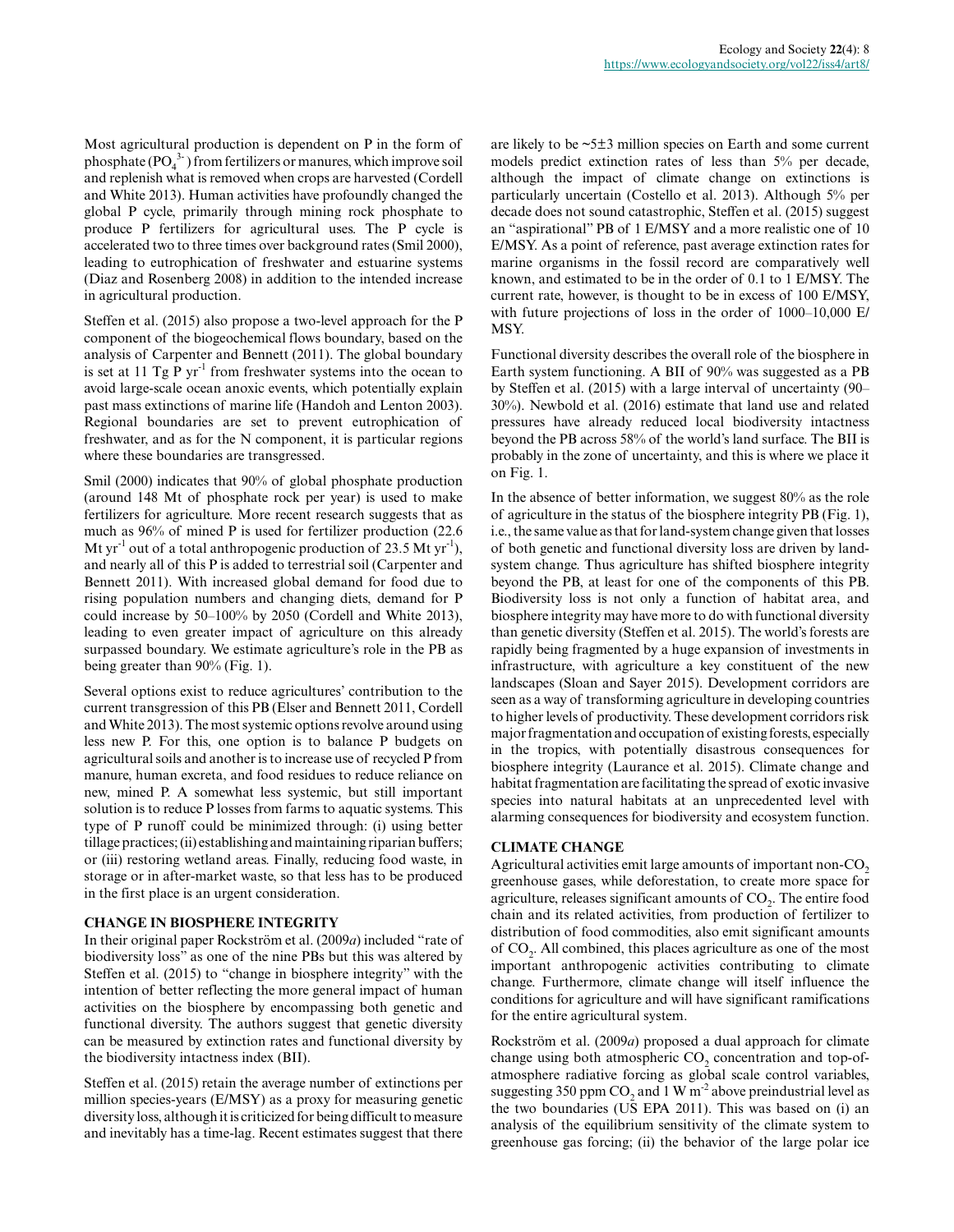sheets under climates warmer than those of the Holocene; and (iii) the observed behavior of the climate system at a current CO<sub>2</sub> concentration of about 387 ppm and  $+1.6$  W m<sup>-2</sup> (+0.8/-1.0 W m-2) net radiative forcing. Rockström et al. (2009*a*) noted that climate sensitivity to so-called "slow feedback," e.g., decreased ice sheet volume, and disappearance of the cooling effect of aerosols must be taken into account when setting the boundary. There is another important interaction between the aerosol PB and the climate change PB (Mahowald et al. 2017). It is estimated that increases in nutrient subsidies from atmospheric deposition are causing an increase in carbon dioxide uptake. As aerosol emissions from industrial sources are reduced to improve air quality, these enhancements in carbon uptake may be reduced.

Agriculture contributes ~5.0 to 5.8 Gt  $CO_2$ e yr<sup>-1</sup>, based on the 100-year global warming potential, or ~11% of total anthropogenic greenhouse gas emissions, not including agriculturally driven land use change (Smith et al. 2014). Developing countries collectively produce the majority of agriculture-related emissions globally and are where emissions are expected to rise the fastest, given the potentials to increase agricultural production in developing countries (Smith et al. 2014). Agricultural emissions are also significant at national levels, contributing an average of 35% of emissions in developing countries and 12% in developed countries (Richards et al. 2015). The inclusion of emissions from the entire food system, from production to consumption, increases the contribution from 14– 24% (with agriculturally driven land use change included) to 19– 29% of total greenhouse gas emissions (Vermeulen et al. 2012). This figure includes the entire supply chain, fertilizer manufacture, agricultural production itself, processing, transport, retail, household food management, and waste disposal. We have used 25% as the role of agriculture (inclusive of agriculturally driven land cover change) in the status of this PB (Fig. 1).

Wollenberg et al. (2016) estimate that agriculture must reduce its emissions by 1 Gt  $CO_2$ e yr<sup>-1</sup> by 2030 if the world is to remain within the 2 °C target, while at the same time feeding a growing and more affluent human population. Using two different approaches and with prices of up to US\$20 per t  $CO<sub>2</sub>e$ , they estimate that only 21 to 40% of the needed mitigation can be achieved; this includes widespread use of technical agronomic practices and intensified production of crops and livestock with increases in efficiency. The large gap between desired mitigation outcomes and plausible outcomes indicates that more transformative technical and policy options will be needed, for example high-tech solutions such as livestock breeds that produce less methane and greater retention of soil organic matter in soils. At the same time, reducing land use change due to clearing for agriculture, decreasing food loss and waste, and shifting dietary patterns will also be required.

# **OCEAN ACIDIFICATION**

Ocean acidification is caused by carbon dioxide emissions to the atmosphere, about 25% of which have been absorbed into seawater where it forms carbonic acid. This has already caused a 34% increase in seawater acidity since 1800, and unless we reduce  $CO<sub>2</sub>$  emissions this will cause about a 150% increase in surface ocean acidity by 2100 (Hönisch et al. 2012). This is the fastest rate of chemical ocean change for millions of years.

Many marine taxa, e.g., corals and oysters, use aragonite or calcite to build protective shells or skeletons that are easily corroded when seawater  $\text{CO}_2$  levels build up (Rodolfo-Metalpa et al. 2011). Coral reefs are made out of aragonite and when the "aragonite saturation state"  $(\Omega \text{ arg})$  is below 1 then the reefs dissolve. Coral reefs form in waters that are supersaturated with aragonite  $(Ω\, area$ > 3), below this the reefs are weaker and easily eroded by borers, e.g., algae and sponges, and grazers, e.g., sea urchins and parrotfish.

Rockström et al. (2009*b*) proposed an ocean acidification boundary where, "oceanic aragonite saturation state is maintained at 80% or higher of the average global pre-industrial surface seawater  $\Omega$  arag of 3.44." Currently,  $\Omega$  arag is ~84% of the preindustrial value and falling rapidly (Gattuso et al. 2015).

The agriculture sector directly contributes to ocean acidification because it is a major source of  $CO<sub>2</sub>$  emissions. There are also indirect effects, for example through acidification of water catchment areas on arable land, as well as via nutrient input from fertilizers to the seas and oceans. Production of reactive nitrogen for fertilizers for agriculture is one of the hall-marks of the Anthropocene; nitrate inputs to coastal waters stimulate algal growth, which lowers dissolved oxygen levels as it rots. The  $CO<sub>2</sub>$ produced during microbial respiration increases acidity and adds to the regional effects of ocean acidification (Ekstrom et al. 2015). In the absence of additional information, we use 25% as the role of agriculture in driving change on this PB (Fig. 1), this being the proportion of  $CO_2$  emissions generated by agriculturally driven land-cover change relative to total  $CO_2$  emissions during the industrial age (Ciais et al. 2013).

Local solutions to the global problem of ocean acidification can incorporate changes in agricultural practices. The IUCN Blue Carbon initiative recognizes the ability of coastal vegetation (algae, seagrass, mangroves) to prevent acid water run-off, capture and store carbon, as well as raising the pH of coastal waters. Seaweed farming and the gradual restoration of mangroves in areas that have been converted to shrimp farms are ways in which agriculture can operate more safely within our PBs (Siikamäki et al. 2013).

# **STRATOSPHERIC OZONE DEPLETION**

Rockström et al. (2009*a*) consider the PB for ozone levels to be a < 5% decrease in column ozone levels for any particular latitude with respect to 1964–1980 values. Ozone depletion to date is dominated by halogens released from historical chlorofluorocarbon emissions, with N<sub>2</sub>O playing a comparatively minor role. However, ozone depletion attributable to  $N_2O$  is projected to grow in importance, as " $N<sub>2</sub>O$  is currently the single most important ozone-depleting emission and is expected to remain the largest throughout the 21st century" (Ravishankara et al. 2009:123).

 $N<sub>2</sub>O$  from soils is the main source of anthropogenic  $N<sub>2</sub>O$ , and is mainly associated with N fertilizers and manure applied to soils. Increased nitrogen fertilizer use and increased animal manure production are projected to increase agricultural  $N<sub>2</sub>O$  emissions by 35–60% up to 2030 (Smith et al. 2008). Crutzen et al. (2008) calculate an anthropogenic N<sub>2</sub>O source of 5.6-6.5 Mt N<sub>2</sub>O-N yr<sup>-1</sup> with agriculture contributing  $4.3\n-5.8$  Mt N<sub>2</sub>O-N yr<sup>-1</sup>. It then follows that  $66-90\%$  of global anthropogenic N<sub>2</sub>O emissions can be attributed to agricultural activities. Montzka et al. (2011)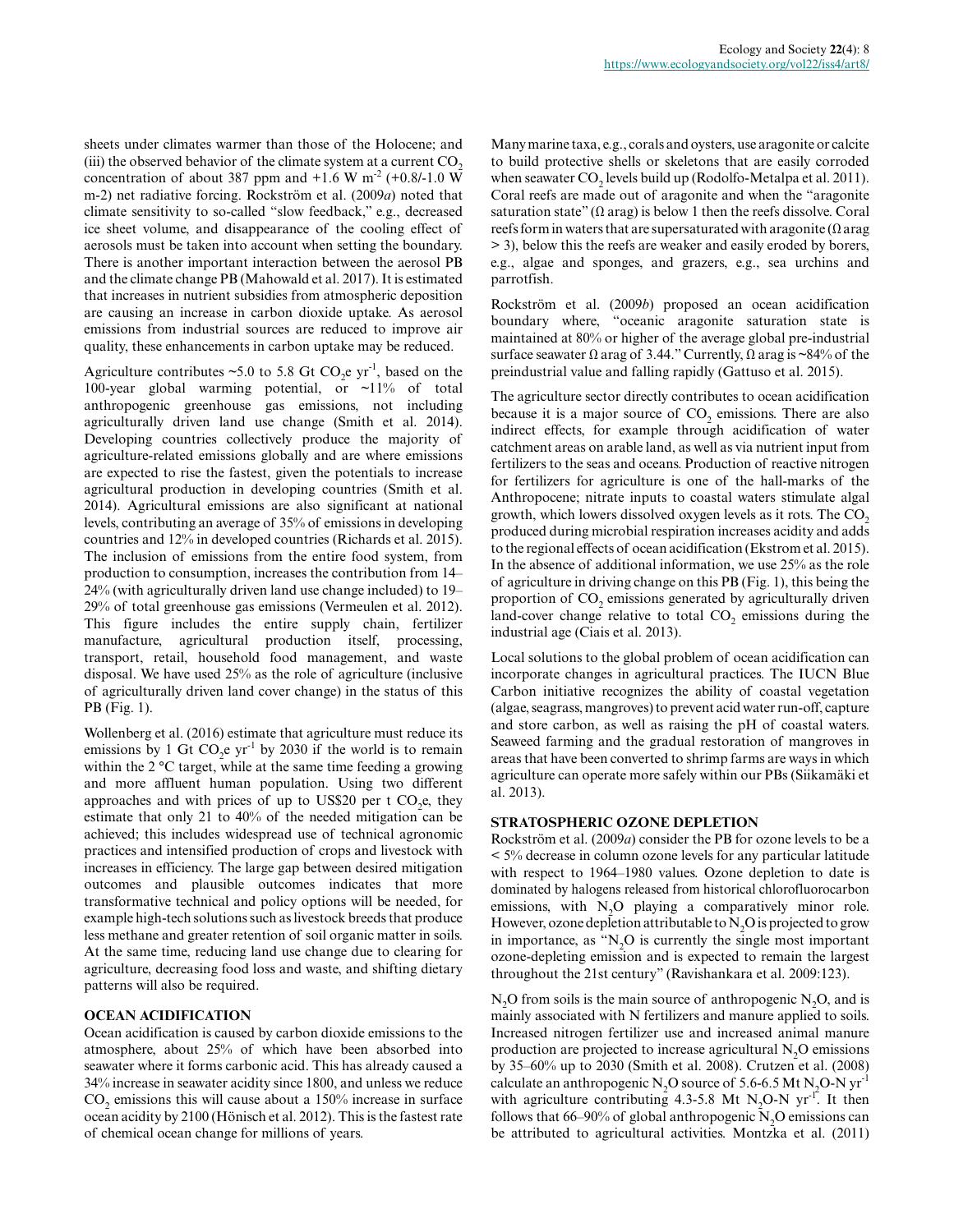calculate numbers that suggest that 49–83% of the global anthropogenic  $N<sub>2</sub>O$  emissions are from agricultural activities. Given the historical emissions of chlorofluorocarbons, the current influence of agriculture is quite low; we have used a value of 5% in Figure 1, recognizing that agriculture's share will increase in future.

Numerous options to mitigate anthropogenic  $N<sub>2</sub>O$  emissions are currently available, and for agriculture the most effective include more efficient use of fertilizer on cropland (Ravishankara et al. 2009). Limiting future N<sub>2</sub>O emissions would enhance the recovery of the ozone layer from its depleted state. This would also reduce the anthropogenic forcing of the climate system,

#### **ATMOSPHERIC AEROSOL LOADING**

Aerosol particles in the atmosphere are detrimental to human health and are well known to affect climate (Ramanathan et al. 2007). Indeed emissions of the aerosol "black carbon" may be the second most important contributor to global warming after carbon dioxide emissions (Bond et al. 2013). Crop residue burning is known to be a significant global source of atmospheric aerosols (van der Werf et al. 2010) although there is little consensus on the exact figures. Assessment of the literature puts the share of anthropogenic emissions of black and organic carbon at about 3–14% (Bond et al. 2013).

The PB for atmospheric aerosol loading uses "aerosol optical depth" (AOD) as the control variable. No global boundary has been set, since AOD is so variable over the surface of the Earth. Instead a regional boundary over the Indian subcontinent was set by Steffen et al. (2015) because of its potential influence on the life-giving monsoon. The background AOD over the Indian subcontinent is ~0.15 (Chin et al. 2014) and the boundary was set at 0.3 (Steffen et al. 2015). The AOD is, however, strongly seasonal and spatially inhomogeneous, with values over the Indo-Gangetic plain routinely near 1.0 in the dry season.

AOD is influenced by the full atmospheric column of aerosol, but because nearly all emissions originate at the surface it is also correlated with small surface particulate matter (PM). The annual average population weighted PM exposure is ~38% from black and organic carbon and  $\sim$ 11% from ammonia (Shindell 2015), indicating that emissions related to agricultural burning contributes about 3% and those related to fertilizer production and usage about 11% of global PM, though agriculture-related emissions are the dominant source of PM in some densely populated areas (Bauer et al. 2016). Because the Global Burden of Disease estimates that about 3.2 million premature deaths are attributable to small PM each year (Lim et al. 2012), this suggests that agriculture's contribution to atmospheric aerosol loading may be responsible for ~450,000–660,000 premature deaths annually based on this analysis and another study (Lelieveld et al. 2015). In conclusion, agriculture contributes substantially to atmospheric aerosol loading and this PB is probably regularly (seasonally) transgressed in polluted areas and has extremely damaging effects on human health. Banning the open burning of agricultural wastes and using fertilizer more efficiently would lead to substantial benefits.

#### **INTRODUCTION OF NOVEL ENTITIES**

This PB was widened by Steffen et al. (2015) from the original "chemical pollution" described by Rockström et al. (2009*a*) to include other new types of engineered materials or organisms, e.g., transgenic organisms, though much of the discussion still relates to chemicals. Steffen et al. (2015:1259855-8) state that, "there is not yet an aggregate, global-level analysis of chemical pollution on which to base a control variable or a [planetary] boundary value." This is because the myriad of chemicals being produced and mobilized during the Anthropocene defy any straightforward attempt at quantification (Conway and Pretty 2013). Nevertheless the impact of anthropogenic chemicals on ecosystem functioning has been described for many case studies (Milton et al. 2011, Pease 2011) and agriculture is strongly implicated. Many pesticides, for example, are used widely in both agri- and aquaculture and are typically highly biologically active. In a review of the role of the global impact of agricultural insecticides on freshwaters, Stehle and Schulz (2015) report that the concentrations of 50% of the insecticides detected exceeded regulatory thresholds.

It is not clear that broadening this PB to include genetically modified organisms (GMOs) is appropriate. There are environmental (and other) concerns related to using GMOs in agriculture, though the field is marked by controversy (Trumbo and Powell 2016). Unproven concerns include those related to supposed allergernicity, food unsafety, transgene flow threatening biodiversity integrity, and spread of undesirable traits to weeds. There are also concerns about intellectual property rights (IPRs) on seeds, though IPRs are not associated to the PB concept. Abberton et al. (2016) give a summary on how to use and adapt genomic tools to speed the breeding of both major and minor crops with the aim of boosting production, diversifying food supply, and enhancing adaptation to, or mitigating the effects of climate change. A worldwide meta-analysis of transgenic maize and soybean indicates that they yield more than their conventional counterparts while reducing production costs and increasing gross margins (Areal et al. 2013). Research also shows that transgenic crops reduced chemical pesticide use by 37% while increasing both yields by 22% and farmer profits by 68% (Klümper and Qaim 2014). A recent review suggests that the transgenic cultivar pipeline appears to be very promising for developing more nutritious and inputefficient crops for the world's farming systems under a changing climate (Ortiz et al. 2014). Engineered organisms may assist society in transforming agriculture in a positive direction, e.g., through reducing the use of other "novel entities" such as chemicals in pesticides. This is surely a very complex planetary boundary requiring thorough thinking for properly defining its components.

#### **CONCLUSIONS**

While adapting to climate change and reducing the impact of agriculture, humanity will have to address the fact that at least a billion people do not have access to sufficient calories (FAO 2014), and more than two billion people lack sufficient nutrients (WHO and FAO 2014), while, paradoxically, at the same time over two billion people consume too many calories (Ng et al. 2014). This under- and overconsumption has led to a growing "triple burden" of malnutrition (IFPRI 2015) and addressing this is a major societal challenge. Against this background is the fact that global human population is anticipated to reach ~9 billion by 2050, and food consumption patterns are changing rapidly as average wealth increases leading to consumption of more food overall, and particularly more meat (Kearney 2010). Of particular concern regarding the PBs is the dietary change leading to overconsumption because this has a disproportionate impact per person. There is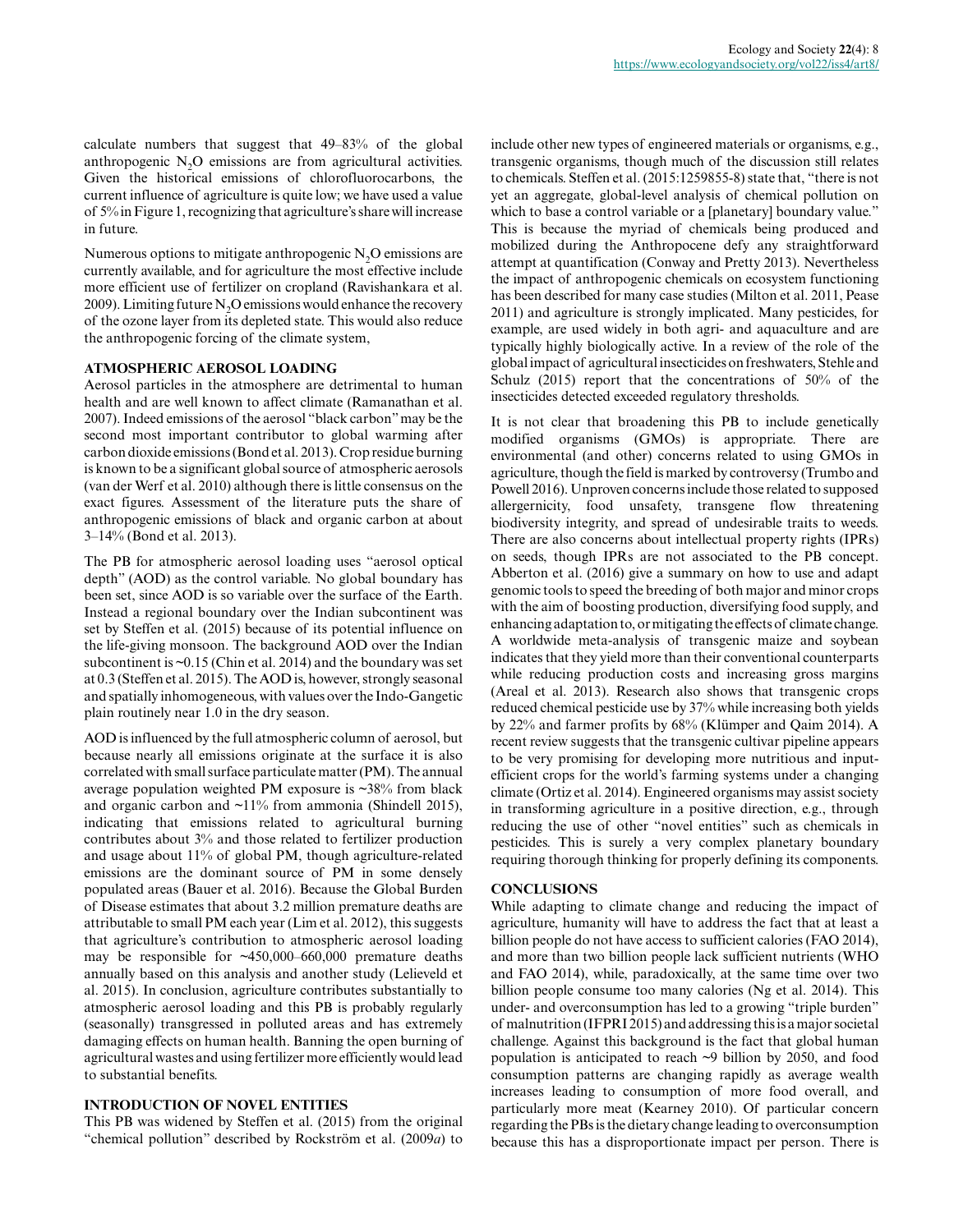therefore an urgent need to manage, rather than meet, demand (Ingram 2017).

Of the nine PBs, five are in the high risk or increasing risk zones, with agriculture the major driver of four of them and a significant driver of the remaining one (Fig. 1). It is also a significant driver of many of the PBs still in the safe zone. There are numerous possible intervention points to reduce the impact of agriculture on PBs (Sayer and Cassman 2013). However, nothing less than a radically transformed system will be required, with numerous changes made to all aspects of production, with more attention to landscape-level management, and with changes made to all aspects of the broader food system (Beddington et al. 2012, Ingram and Porter 2015). This is because all food system activities, from agriculture, through processing, logistics and retail, to consuming, affect PBs to some extent (Ingram 2011), and thereby offer a wide range of mitigation possibilities.

Although managing demand is fundamental to mitigate impacts on PBs, there is no doubt that more land will need to be brought under cultivation, but this will need to be carefully selected and managed to reduce impact on PBs. Improved land-management strategies, aimed at environmental, social, and economic benefit should also be implemented. The following examples are provided by Foley et al. (2005): (i) increasing agricultural production per unit land area, per unit fertilizer input, and per unit water consumed; (ii) maintaining and increasing soil organic matter in croplands, which is a key to water holding capacity, nutrient availability, and carbon sequestration; (iii) employing agroforestry practices that provide food and fiber yet maintain habitats for threatened species; and (iv) maintaining local biodiversity and associated ecosystem services such as pollination and pest control. Landscape level solutions will need to be sought, including, e.g., use of coastal vegetation to prevent acid water run-off, restoration of mangroves, and establishing and maintaining riparian buffers. Options around using less P could include increasing the use of recycled P from manure, human excreta, and food residues. Reducing food waste, in storage or in after-market waste, so that less has to be produced is an urgent need. Reduced meat and dairy consumption is likely to be crucial. High tech solutions may involve breeding cattle for lower methane emissions; and modifying crop quality to improve the efficiency of postfarm gate food chain activities, such as food processing and storage.

In summary a more balanced consumption-production approach is needed, overall, in which agriculture plays a key part of a complex, and highly integrative overall food system. A holistic approach should also create opportunities that may help to smooth the transition from business-as-usual to a more sustainable food system (Ingram et al. 2016). The "improvement" of agriculture and the overall food system is rightly perceived as being a significant step toward the sustainable development of our planet.

*Responses to this article can be read online at:* [http://www.ecologyandsociety.org/issues/responses.](http://www.ecologyandsociety.org/issues/responses.php/9595) [php/9595](http://www.ecologyandsociety.org/issues/responses.php/9595)

#### **Acknowledgments:**

*This work was implemented as part of the CGIAR Research Program on Climate Change, Agriculture and Food Security (CCAFS), which is carried out with support from CGIAR Fund Donors and through bilateral funding agreements. For details please visit <https://ccafs.cgiar.org/donors#.WcVFTcZryUk>. The views expressed in this document cannot be taken to reflect the official opinions of these organizations.*

#### **LITERATURE CITED**

Abberton, M., J. Batley, A. Bentley, J. Bryant, H. Cai, J. Cockram, A. Costa de Oliveira, L. J. Cseke, H. Dempewolf, C. De Pace, D. Edwards, P. Gepts, A. Greenland, A. E. Hall, R. Henry, K. Hori, G. T. Howe, S. Hughes, M. Humphreys, D. Lightfoot, A. Marshall, S. Mayes, H. T. Nguyen, F. C. Ogbonnaya, R. Ortiz, A. H. Paterson, R. Tuberosa, B. Valliyodan, R. Varshney, and M. Yano. 2016. Global agricultural intensification during climate change: a role for genomics. *Plant Biotechnology Journal* 14:1095-1098. [http://dx.doi.org/10.1111/pbi.12467](http://dx.doi.org/10.1111%2Fpbi.12467) 

Areal, F. J., L. Riesgo, and E. Rodríguez-Cerezo. 2013. Economic and agronomic impact of commercialized GM crops: a metaanalysis. *Journal of Agricultural Sciences* 151:7-33. [http://dx.doi.](http://dx.doi.org/10.1017%2FS0021859612000111) [org/10.1017/S0021859612000111](http://dx.doi.org/10.1017%2FS0021859612000111)

Bauer, S. E., K. Tsigaridis, and R. Miller. 2016. Significant atmospheric aerosol pollution caused by world food cultivation. *Geophysical Research Letters* 43:5394-5400. [http://dx.doi.](http://dx.doi.org/10.1002%2F2016GL068354) [org/10.1002/2016GL068354](http://dx.doi.org/10.1002%2F2016GL068354) 

Beddington, J. R., M. Asaduzzaman, M. E. Clark, A. Fernández Bremauntz, M. D. Guillou, D. J. B. Howlett, M. M. Jahn, E. Lin, T. Mamo, C. Negra, et al. 2012. What next for agriculture after Durban. *Science* 335(6066):289-290. [http://dx.doi.org/10.1126/](http://dx.doi.org/10.1126%2Fscience.1217941) [science.1217941](http://dx.doi.org/10.1126%2Fscience.1217941)

Blaser, J., and C. Robledo. 2007. *Initial analysis on the mitigation potential in the forestry sector.* United Nations Framework Convention on Climate Change, New York, New York, USA. [online] URL: [https://unfccc.int/files/cooperation\\_and\\_support/](https://unfccc.int/files/cooperation_and_support/financial_mechanism/application/pdf/blaser.pdf) [financial\\_mechanism/application/pdf/blaser.pdf](https://unfccc.int/files/cooperation_and_support/financial_mechanism/application/pdf/blaser.pdf)

Bodirsky, B. L., A. Popp, I. Weindl, J. P. Dietrich, S. Rolinski, L. Scheiffele, C. Schmitz, and H. Lotze-Campen. 2012. N<sub>2</sub>O emissions from the global agricultural nitrogen cycle - current state and future scenarios. *Biogeosciences* 9(10):4169-4197. [http://](http://dx.doi.org/10.5194%2Fbg-9-4169-2012) [dx.doi.org/10.5194/bg-9-4169-2012](http://dx.doi.org/10.5194%2Fbg-9-4169-2012) 

Bond, T. C., S. J. Doherty, D. W. Fahey, P. M. Forster, T. Berntsen, B. J. DeAngelo, M. G. Flanner, S. Ghan, B. Kärcher, D. Koch, S. Kinne, Y. Kondo, P. K. Quinn, M. C. Sarofim, M. G. Schultz, M. Schulz, C. Venkataraman, H. Zhang, S. Zhang, N. Bellouin, S. K. Guttikunda, P. K. Hopke, M. Z. Jacobson, J. W. Kaiser, Z. Klimont, U. Lohmann, J. P. Schwarz, D. Shindell, T. Storelvmo, S. G. Warren, and C. S. Zender. 2013. Bounding the role of black carbon in the climate system: a scientific assessment. *Journal of Geophysical Research: Atmospheres* 118(11):5380-5552. [http://dx.](http://dx.doi.org/10.1002%2Fjgrd.50171) [doi.org/10.1002/jgrd.50171](http://dx.doi.org/10.1002%2Fjgrd.50171)

Bouwman, A. F., A. H. W. Beusen, and G. Billen. 2009. Human alteration of the global nitrogen and phosphorus soil balances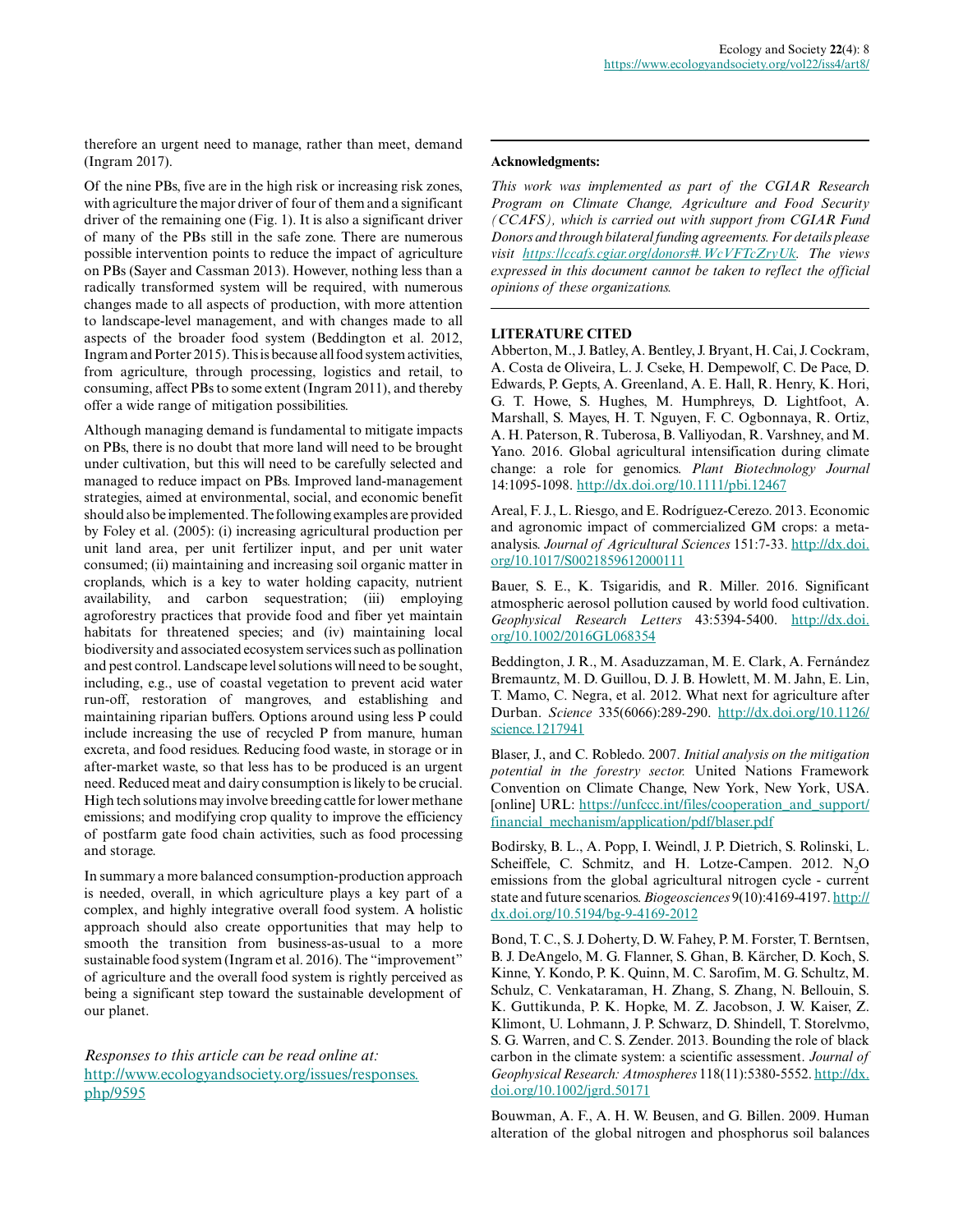for the period 1970-2050. *Global Biogeochemical Cycles* 23(4): GB0A04. [http://dx.doi.org/10.1029/2009GB003576](http://dx.doi.org/10.1029%2F2009GB003576)

Boysen, L. R.,, W. Lucht, D. Gerten, V. Heck, T. M. Lenton, and H. J. Schellnhuber. 2017. The limits to global-warming mitigation by terrestrial carbon removal. *Earth's Future* 5:463-474. [http://dx.](http://dx.doi.org/10.1002%2F2016EF000469) [doi.org/10.1002/2016EF000469](http://dx.doi.org/10.1002%2F2016EF000469)

Canfield, D. E., A. N. Glazer, and P. G. Falkowski. 2010. The evolution and future of Earth's nitrogen cycle. *Science* 330 (6001):192-196. [http://dx.doi.org/10.1126/science.1186120](http://dx.doi.org/10.1126%2Fscience.1186120) 

Carpenter, S. R., and E. M. Bennett. 2011. Reconsideration of the planetary boundary for phosphorus. *Environmental Research Letters* 6(1):014009. [http://dx.doi.org/10.1088/1748-9326/6/1/014009](http://dx.doi.org/10.1088%2F1748-9326%2F6%2F1%2F014009) 

Chin, M., T. Diehl, Q. Tan, J. M. Prospero, R. A. Kahn, L. A. Remer, H. Yu, A. M. Sayer, H. Bian, I. V. Geogdzhayev, et al. 2014. Multi-decadal aerosol variations from 1980 to 2009: a perspective from observations and a global model. *Atmospheric Chemistry and Physics* 14(7):3657-3690. [http://dx.doi.org/10.5194/](http://dx.doi.org/10.5194%2Facp-14-3657-2014) [acp-14-3657-2014](http://dx.doi.org/10.5194%2Facp-14-3657-2014)

Ciais, P., C. Sabine, G. Bala, L. Bopp, V. Brovkin, J. Canadell, A. Chhabra, R. DeFries, J. Galloway, M. Heimann, C. Jones, C. Le Quéré, R. B. Myneni, S. Piao, and P. Thornton. 2013. Carbon and other biogeochemical cycles. Pages 465-570 *in* T. F. Stocker, D. Qin, G.-K. Plattner, M. Tignor, S. K. Allen, J. Boschung, A. Nauels, Y. Xia, V. Bex, and P. M. Midgley, editors. *Climate change 2013: the physical science basis. Contribution of Working Group I to the Fifth Assessment report of the Intergovernmental Panel on Climate Change* Cambridge University Press, Cambridge, UK.

Conway, G. R., and J. N. Pretty. 2013. Unwelcome harvest: agriculture and pollution. *Earthscan, London, UK*.

Cordell, D., and S. White. 2013. Sustainable phosphorus measures: strategies and technologies for achieving phosphorus security. *Agronomy* 3(1):86-116. [http://dx.doi.org/10.3390/](http://dx.doi.org/10.3390%2Fagronomy3010086) [agronomy3010086](http://dx.doi.org/10.3390%2Fagronomy3010086)

Costello, M. J., S. Wilson, and B. Houlding. 2013. More taxonomists describing significantly fewer species per unit effort may indicate that most species have been discovered. *Systematic Biology* 62(4):616-624. [http://dx.doi.org/10.1093/sysbio/syt024](http://dx.doi.org/10.1093%2Fsysbio%2Fsyt024) 

Crutzen, P. J., A. R. Mosier, K. A. Smith, and W. Winiwarter. 2008. N<sub>2</sub>O release from agro-biofuel production negates global warming reduction by replacing fossil fuels. *Atmospheric Chemistry and Physics* 8:389-395. [http://dx.doi.org/10.5194/](http://dx.doi.org/10.5194%2Facp-8-389-2008) [acp-8-389-2008](http://dx.doi.org/10.5194%2Facp-8-389-2008)

Crutzen, P. J., and E. F. Stoermer. 2000. Global change newsletter. *Anthropocene* 41:17-18.

Destouni, G., F. Jaramillo, and C. Prieto. 2013. Hydroclimatic shifts driven by human water use for food and energy production. *Nature Climate Change* 3(3):213-217. [http://dx.doi.org/10.1038/](http://dx.doi.org/10.1038%2Fnclimate1719) [nclimate1719](http://dx.doi.org/10.1038%2Fnclimate1719)

de Vries, W., J. Kros, C. P. Kroeze, and S. P. Seitzinger. 2013. Assessing planetary and regional nitrogen boundaries related to food security and adverse environmental impacts. *Current Opinion in Environmental Sustainability* 5(3-4):392-402. [http://dx.](http://dx.doi.org/10.1016%2Fj.cosust.2013.07.004) [doi.org/10.1016/j.cosust.2013.07.004](http://dx.doi.org/10.1016%2Fj.cosust.2013.07.004) 

Diaz, R. J., and R. Rosenberg. 2008. Spreading dead zones and consequences for marine ecosystems. *Science* 321(5891):926-929. [http://dx.doi.org/10.1126/science.1156401](http://dx.doi.org/10.1126%2Fscience.1156401)

Ekstrom, J. A., L. Suatoni, S. R. Cooley, L. H. Pendleton, G. G. Waldbusser, J. E. Cinner, J. Ritter, C. Langdon, R. van Hooidonk, D. Gledhill, et al. 2015. Vulnerability and adaptation of US shellfisheries to ocean acidification. *Nature Climate Change* 5 (3):207-214. [http://dx.doi.org/10.1038/nclimate2508](http://dx.doi.org/10.1038%2Fnclimate2508)

Elser, J., and E. Bennett. 2011. Phosphorus cycle: a broken biogeochemical cycle. *Nature* 478(7367):29-31. [http://dx.doi.](http://dx.doi.org/10.1038%2F478029a) [org/10.1038/478029a](http://dx.doi.org/10.1038%2F478029a) 

Fixen, P. E., and F. B. West. 2002. Nitrogen fertilizers: meeting contemporary challenges. *AMBIO: A Journal of the Human Environment* 31(2):169-176. [http://dx.doi.org/10.1579/0044-7447-31.2.169](http://dx.doi.org/10.1579%2F0044-7447-31.2.169)

Foley, J. A., R. DeFries, G. P. Asner, C. Barford, G. Bonan, S. R. Carpenter, F. S. Chapin, M. T. Coe, G. C. Daily, H. K. Gibbs, et al. 2005. Global consequences of land use. *Science* 309 (5734):570-574. [http://dx.doi.org/10.1126/science.1111772](http://dx.doi.org/10.1126%2Fscience.1111772) 

Food and Agriculture Organization of the United Nations (FAO). 2014. *The state of food insecurity in the world. Strengthening the enabling environment for food security and nutrition.* FAO, Rome, Italy.

Galloway, J. N., A. R. Townsend, J. W. Erisman, M. Bekunda, Z. Cai, J. R. Freney, L. A. Martinelli, S. P. Seitzinger, and M. A. Sutton. 2008. Transformation of the nitrogen cycle: recent trends, questions, and potential solutions. *Science* 320(5878):889-892. [http://dx.doi.org/10.1126/science.1136674](http://dx.doi.org/10.1126%2Fscience.1136674)

Gattuso, J. P., A. Magnan, R. Billé, W. W. L. Cheung, E. L. Howes, F. Joos, D. Allemand, L. Bopp, S. R. Cooley, C. M. Eakin, et al. 2015. Contrasting futures for ocean and society from different anthropogenic CO<sub>2</sub> emissions scenarios. *Science* 349(6243): aac4722. [http://dx.doi.org/10.1126/science.aac4722](http://dx.doi.org/10.1126%2Fscience.aac4722)

Gerten, D., H. Hoff, J. Rockström, J. Jägermeyr, M. Kummu, and A. V. Pastor. 2013. Towards a revised planetary boundary for consumptive freshwater use: role of environmental flow requirements. *Current Opinion in Environmental Sustainability* 5 (6):551-558. [http://dx.doi.org/10.1016/j.cosust.2013.11.001](http://dx.doi.org/10.1016%2Fj.cosust.2013.11.001)

Gerten, D., J. Rockström, J. Heinke, W. Steffen, K. Richardson, and S. Cornell. 2015. Response to comment on "Planetary boundaries: guiding human development on a changing planet." *Science* 348(6240):1217. [http://dx.doi.org/10.1126/science.aab0031](http://dx.doi.org/10.1126%2Fscience.aab0031) 

Gibbs, H. K., A. S. Ruesch, F. Achard, M. K. Clayton, P. Holmgren, N. Ramankutty, and J. A. Foley. 2010. Tropical forests were the primary sources of new agricultural land in the 1980s and 1990s. *Proceedings of the National Academy of Sciences* 107 (38):16732-16737. [http://dx.doi.org/10.1073/pnas.0910275107](http://dx.doi.org/10.1073%2Fpnas.0910275107)

Handoh, I. C., and T. M. Lenton. 2003. Periodic mid-cretaceous oceanic anoxic events linked by oscillations of the phosphorus and oxygen biogeochemical cycles. *Global Biogeochemical Cycles* 17(4):1092. [http://dx.doi.org/10.1029/2003GB002039](http://dx.doi.org/10.1029%2F2003GB002039)

Hönisch, B., A. Ridgwell, D. N. Schmidt, E. Thomas, S. J. Gibbs, A. Sluijs, R. Zeebe, L. Kump, R. C. Martindale, S. E. Greene, et al. 2012. The geological record of ocean acidification. *Science* 335 (6072):1058-1063. [http://dx.doi.org/10.1126/science.1208277](http://dx.doi.org/10.1126%2Fscience.1208277)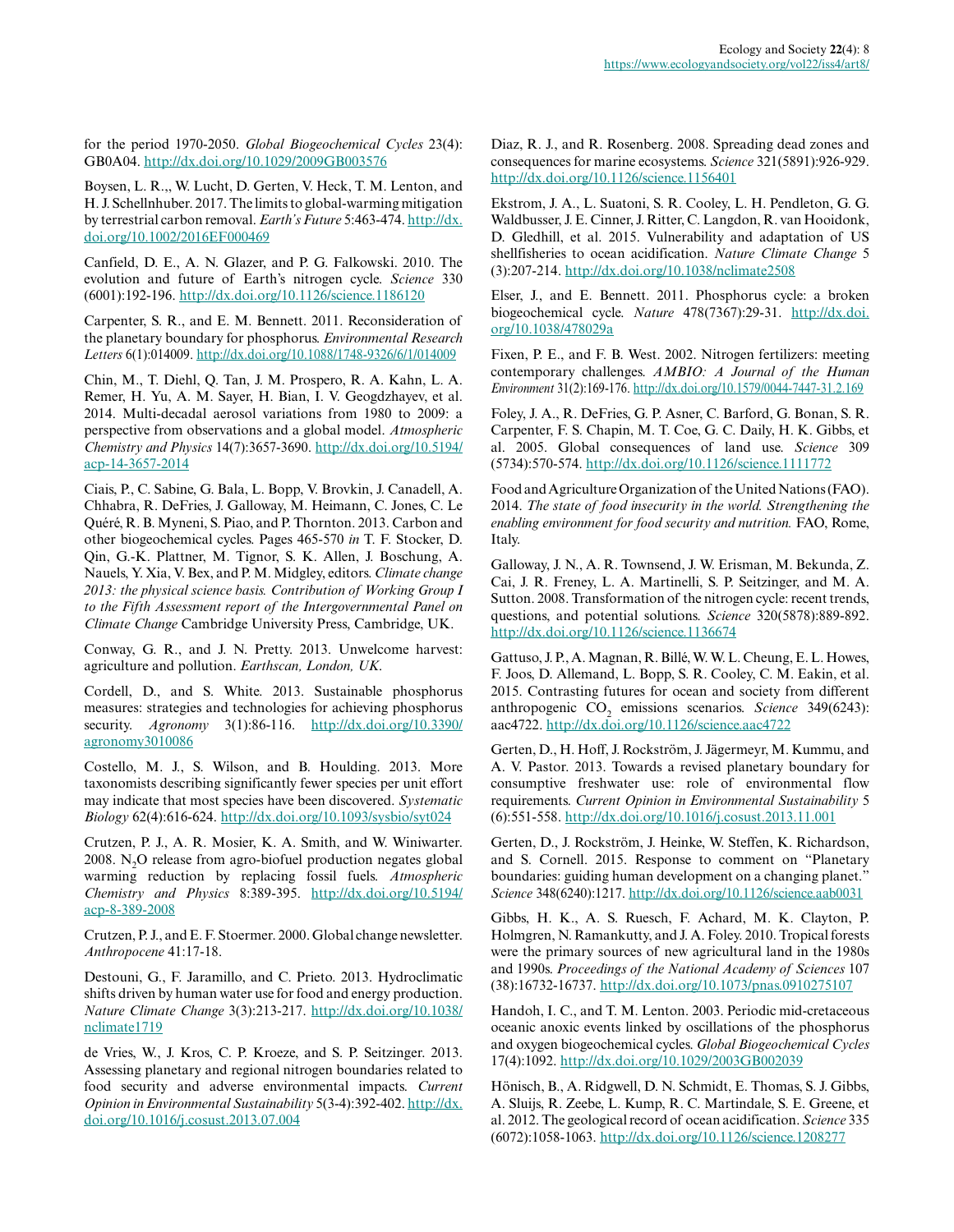Hosonuma, N., M. Herold, V. De Sy, R. S. De Fries, M. Brockhaus, L. Verchot, A. Angelsen, and E. Romijn. 2012. An assessment of deforestation and forest degradation drivers in developing countries. *Environmental Research Letters* 7(4). [http://](http://dx.doi.org/10.1088%2F1748-9326%2F7%2F4%2F044009) [dx.doi.org/10.1088/1748-9326/7/4/044009](http://dx.doi.org/10.1088%2F1748-9326%2F7%2F4%2F044009)

Howarth, R., D. Swaney, G. Billen, J. Garnier, B. Hong, C. Humborg, P. Johnes, C.-M. Mörth, and R. Marino. 2011. Nitrogen fluxes from the landscape are controlled by net anthropogenic nitrogen inputs and by climate. *Frontiers in Ecology and the Environment* 10(1):37-43. [http://dx.doi.](http://dx.doi.org/10.1890%2F100178) [org/10.1890/100178](http://dx.doi.org/10.1890%2F100178)

Ingram, J. S. I. 2011. A food systems approach to researching food security and its interactions with global environmental change. *Food Security* 3:417-431 [http://dx.doi.org/10.1007/s12571-011-0149-9](http://dx.doi.org/10.1007%2Fs12571-011-0149-9) 

Ingram, J. S. I. 2017. Look beyond production. *Nature* 544(S17). <http://dx.doi.org/10.1038/544S17a>

Ingram, J. S. I., R. Dyball, H. Howden, S. Vermeulen, T. Garnett, B. Redlingshöfer, S. Guilbert, and J. R. Porter. 2016. Feeding future generations with limited resources. *Solutions* May-June:63-71.

Ingram, J. S. I., and J. R. Porter. 2015. Plant science and the food security agenda. *Nature Plants* 1(11):15173. [http://dx.doi.](http://dx.doi.org/10.1038%2Fnplants.2015.173) [org/10.1038/nplants.2015.173](http://dx.doi.org/10.1038%2Fnplants.2015.173)

International Food Policy Research Institute (IFPRI). 2015. *Actions and accountability to advance nutrition and sustainable development.* Global Nutritions Report. IFPRI, Washington D. C., USA.

Jaramillo, F., and G. Destouni. 2015*a*. Comment on "Planetary boundaries: guiding human development on a changing planet." *Science* 348(6240):1217. [http://dx.doi.org/10.1126/science.aaa9629](http://dx.doi.org/10.1126%2Fscience.aaa9629) 

Jaramillo, F., and G. Destouni. 2015*b*. Local flow regulation and irrigation raise global human water consumption and footprint. *Science* 350(6265):1248-1251. [http://dx.doi.org/10.1126/science.](http://dx.doi.org/10.1126%2Fscience.aad1010) [aad1010](http://dx.doi.org/10.1126%2Fscience.aad1010) 

Kearney, J. 2010. Food consumption trends and drivers. *Philosophical Transactions of the Royal Society of London B: Biological Sciences* 365(1554):2793-2807. [http://dx.doi.org/10.1098/](http://dx.doi.org/10.1098%2Frstb.2010.0149) [rstb.2010.0149](http://dx.doi.org/10.1098%2Frstb.2010.0149)

Kissinger, G., M. Herold, and V. De Sy. 2012. *Drivers of deforestation and forest degradation: a synthesis report for REDD+ policymakers.* Lexeme Consulting, Vancouver, British Columbia, Canada.

Klümper, W., and M. Qaim. 2014. A meta-analysis of the impacts of genetically modified crops. *PLoS ONE* 9(11):e111629. [http://](http://dx.doi.org/10.1371%2Fjournal.pone.0111629) [dx.doi.org/10.1371/journal.pone.0111629](http://dx.doi.org/10.1371%2Fjournal.pone.0111629)

Laurance, W. F., S. Sloan, L. Weng, and J. A. Sayer. 2015. Estimating the environmental costs of Africa's massive development corridors. *Current Biology* 25(24):3202-3208. [http://](http://dx.doi.org/10.1016%2Fj.cub.2015.10.046) [dx.doi.org/10.1016/j.cub.2015.10.046](http://dx.doi.org/10.1016%2Fj.cub.2015.10.046) 

Lelieveld, J., J. S. Evans, M. Fnais, D. Giannadaki, and A. Pozzer. 2015. The contribution of outdoor air pollution sources to premature mortality on a global scale. *Nature* 525(7569):367-371. [http://dx.doi.org/10.1038/nature15371](http://dx.doi.org/10.1038%2Fnature15371)

Lim, S., T. Vos, A. Flaxman, G. Danaei, K. Shibuya, H. Adair-Rohani, M. A. Al Mazroa, M. Amann, H. R. Anderson, K. G. Andrews, et al. 2012. A comparative risk assessment of burden of disease and injury attributable to 67 risk factors and risk factor clusters in 21 regions, 1990-2010: a systematic analysis for the Global Burden of Disease Study 2010. *Lancet* 380:2224-2260. [http://dx.doi.org/10.1016/S0140-6736\(12\)61766-8](http://dx.doi.org/10.1016%2FS0140-6736%2812%2961766-8)

Liu, J., L. You, M. Amini, M. Obersteiner, M. Herrero, A. J. B. Zehnder, and H. Yang. 2010. A high-resolution assessment on global nitrogen flows in cropland. *Proceedings of the National Academy of Sciences* 107(17):8035-8040. [http://dx.doi.org/10.1073/](http://dx.doi.org/10.1073%2Fpnas.0913658107) [pnas.0913658107](http://dx.doi.org/10.1073%2Fpnas.0913658107) 

Mahowald, N. M., R. Scanza, J. Brahney, C. L. Goodale, P. G. Hess, J. K. Moore, and J. Neff. 2017. Aerosol deposition impacts on land and ocean carbon cycles. *Current Climate Change Reports* 3(1):16-31. [http://dx.doi.org/10.1007/s40641-017-0056-z](http://dx.doi.org/10.1007%2Fs40641-017-0056-z) 

Milton, M., K. Ambrose, C. Abraham, N. Charles, and K. Kiriamiti. 2011. Dichlorodiphenyl trichloroethane (DDT) and its observed effects on body functions in vertebrates. *East African Journal of Public Health* 8(4):271-274.

Molden, D. 2009. Planetary boundaries: the devil is in the detail. *Nature Reports Climate Change* September:116-117. [http://dx.](http://dx.doi.org/10.1038%2Fclimate.2009.97) [doi.org/10.1038/climate.2009.97](http://dx.doi.org/10.1038%2Fclimate.2009.97) 

Montzka, S. A., E. J. Dlugokencky, and J. H. Butler. 2011. Non-CO<sup>2</sup> greenhouse gases and climate change. *Nature* 476 (7358):43-50. [http://dx.doi.org/10.1038/nature10322](http://dx.doi.org/10.1038%2Fnature10322)

Newbold, T., L. N. Hudson, A. P. Arnell, S. Contu, A. De Palma, S. Ferrier, S. L. Hill, A. J. Hoskins, I. Lysenko, H. R. Phillips, and V. J. Burton et al. 2016. Has land use pushed terrestrial biodiversity beyond the planetary boundary? A global assessment. *Science* 353(6296):288-291. [http://dx.doi.org/10.1126/](http://dx.doi.org/10.1126%2Fscience.aaf2201) science.aaf2201

Ng, M., T. Fleming, M. Robinson, B. Thomson, N. Graetz, C. Margono, E. C. Mullany, S. Biryukov, C. Abbafati, S. F. Abera, et al. 2014. Global, regional, and national prevalence of overweight and obesity in children and adults during 1980-2013: a systematic analysis for the global burden of disease study 2013. *Lancet* 384(9945):766-781. [http://dx.doi.org/10.1016/S0140-6736](http://dx.doi.org/10.1016%2FS0140-6736%2814%2960460-8) [\(14\)60460-8](http://dx.doi.org/10.1016%2FS0140-6736%2814%2960460-8) 

Ortiz, R., A. Jarvis, P. Fox, P. K. Aggarwal, and B. M. Campbell. 2014. *Plant genetic engineering, climate change and food security.* CCAFS Working Paper 72. CGIAR Research Program on Climate Change, Agriculture and Food Security (CCAFS), Copenhagen, Denmark.

Pease, C. M. 2011. A tale of pesticides then and now. *Environmental Forum* 28:18. [online] URL[:http://www-assets.](http://www-assets.vermontlaw.edu/Assets/directories/FacultyDocuments/PeaseForumMarApr2011.pdf) [vermontlaw.edu/Assets/directories/FacultyDocuments/](http://www-assets.vermontlaw.edu/Assets/directories/FacultyDocuments/PeaseForumMarApr2011.pdf) [PeaseForumMarApr2011.pdf](http://www-assets.vermontlaw.edu/Assets/directories/FacultyDocuments/PeaseForumMarApr2011.pdf)

Ramanathan, V., M. V. Ramana, G. Roberts, D. Kim, C. Corrigan, C. Chung, and D. Winker. 2007. Warming trends in Asia amplified by brown cloud solar absorption. *Nature* 448(7153):575-578. [http://dx.doi.org/10.1038/nature06019](http://dx.doi.org/10.1038%2Fnature06019)

Ramankutty, N., A. T. Evan, C. Monfreda, and J. A. Foley. 2008. Farming the planet: 1. Geographic distribution of global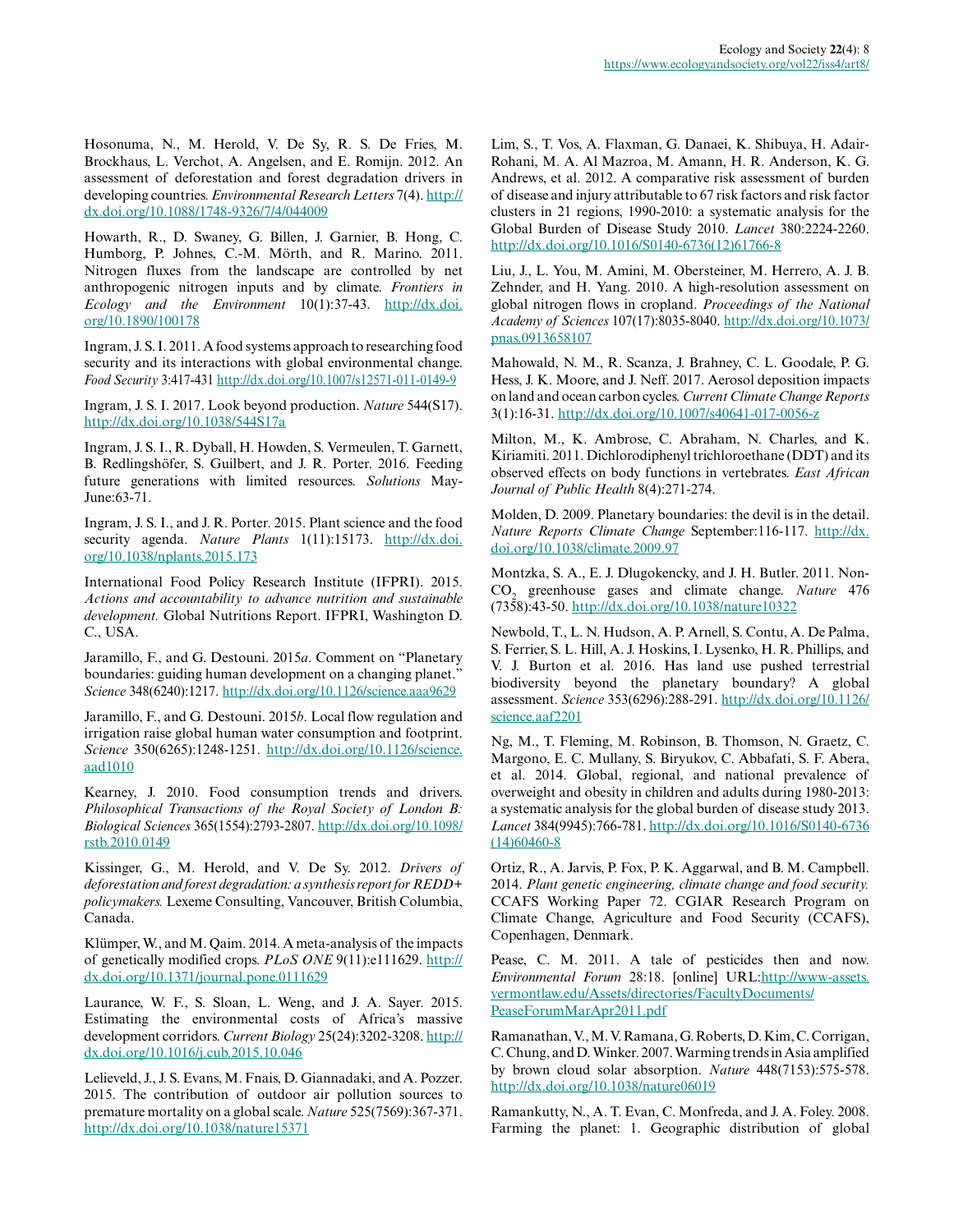agricultural lands in the year 2000. *Global Biogeochemical Cycles* 22(1):GB1003. [http://dx.doi.org/10.1029/2007GB002952](http://dx.doi.org/10.1029%2F2007GB002952) 

Ravishankara, A. R., J. S. Daniel, and R. W. Portmann. 2009. Nitrous oxide  $(N,0)$ : the dominant ozone-depleting substance emitted in the 21st century. *Science* 326(5949):123-125. [http://dx.](http://dx.doi.org/10.1126%2Fscience.1176985) [doi.org/10.1126/science.1176985](http://dx.doi.org/10.1126%2Fscience.1176985)

Richards, M., T. Bruun, B. M. Campbell, S. Huyer, V. Kuntze, L. E. Gregersen, S. T. N. Madsen, M. B. Oldvig, and I. Vasileiou. 2015. *How countries plan to address agricultural adaptation and mitigation: an analysis of intended nationally determined contributions.* CGIAR Research Program on Climate Change, Agriculture and Food Security (CCAFS), Copenhagen, Denmark.

Robertson, G. P., and P. M. Vitousek. 2009. Nitrogen in agriculture: balancing the cost of an essential resource. *Annual Review of Environment and Resources* 34(1):97-125. [http://dx.doi.](http://dx.doi.org/10.1146%2Fannurev.environ.032108.105046) [org/10.1146/annurev.environ.032108.105046](http://dx.doi.org/10.1146%2Fannurev.environ.032108.105046)

Rockström, J., W. Steffen, K. Noone, Å. Persson, F. S. Chapin, E. F. Lambin, T. M. Lenton, M. Scheffer, C. Folke, H. J. Schellnhuber, B. Nykvist, C. A. de Wit, et al. 2009*a*. A safe operating space for humanity. *Nature* 461(7263):472-475. [http://](http://dx.doi.org/10.1038%2F461472a) [dx.doi.org/10.1038/461472a](http://dx.doi.org/10.1038%2F461472a)

Rockström, J., W. Steffen, K. Noone, Å. Persson, F. S. Chapin, III, E. Lambin, T. M. Lenton, M. Scheffer, C. Folke, H. Schellnhuber, B. Nykvist, C. A. De Wit, T. Hughes, S. van der Leeuw, H. Rodhe, S. Sörlin, P. K. Snyder, R. Costanza, U. Svedin, M. Falkenmark, L. Karlberg, R. W. Corell, V. J. Fabry, J. Hansen, B. Walker, D. Liverman, K. Richardson, P. Crutzen, and J. Foley. 2009*b*. Planetary boundaries: exploring the safe operating space for humanity. *Ecology and Society* 14(2):32. [http://dx.doi.](http://dx.doi.org/10.5751%2FES-03180-140232) [org/10.5751/ES-03180-140232](http://dx.doi.org/10.5751%2FES-03180-140232) 

Rodolfo-Metalpa, R., F. Houlbrèque, E. Tambutté, F. Boisson, C. Baggini, F. P. Patti, R. Jeffree, M. Fine, A. Foggo, J. P. Gattuso, and J. M. Hall-Spencer. 2011. Coral and mollusc resistance to ocean acidification adversely affected by warming. *Nature Climate Change* 1:308-312. [http://dx.doi.org/10.1038/nclimate1200](http://dx.doi.org/10.1038%2Fnclimate1200) 

Rosegrant, M. W., C. Ringler, and T. Zhu. 2009. Water for agriculture: maintaining food security under growing scarcity. *Annual Review of Environment and Resources* 34(1):205-222. [http://dx.doi.org/10.1146/annurev.environ.030308.090351](http://dx.doi.org/10.1146%2Fannurev.environ.030308.090351)

Sayer, J., and K. G. Cassman. 2013. Agricultural innovation to protect the environment. *Proceedings of the National Academy of Sciences* 110(21):8345-8348. [http://dx.doi.org/10.1073/pnas.1208054110](http://dx.doi.org/10.1073%2Fpnas.1208054110)

Shiklomanov, I. A., and J. C. Rodda. 2003. *World water resources at the beginning of the twenty-first century.* Cambridge University Press, Cambridge, UK.

Shindell, D. T. 2015. The social cost of atmospheric release. *Climatic Change* 130:313-326. [http://dx.doi.org/10.1007/](http://dx.doi.org/10.1007%2Fs10584-015-1343-0) [s10584-015-1343-0](http://dx.doi.org/10.1007%2Fs10584-015-1343-0) 

Shindell, D. T. 2016. Crop yield changes induced by emissions of individual climate-altering pollutants. *Earth's Future* 4 (8):373-380. [http://dx.doi.org/10.1002/2016EF000377](http://dx.doi.org/10.1002%2F2016EF000377) 

Siebert, S., and P. Döll. 2010. Quantifying blue and green virtual water contents in global crop production as well as potential production losses without irrigation. *Journal of Hydrology* 384 (3-4):198-217. [http://dx.doi.org/10.1016/j.jhydrol.2009.07.031](http://dx.doi.org/10.1016%2Fj.jhydrol.2009.07.031) 

Siikamäki, J., J. N. Sanchirico, S. Jardine, D. McLaughlin, and D. Morris. 2013. Blue carbon: coastal ecosystems, their carbon storage, and potential for reducing emissions. *Environment: Science and Policy for Sustainable Development* 55(6):14-29. [http://dx.doi.org/10.1080/00139157.2013.843981](http://dx.doi.org/10.1080%2F00139157.2013.843981)

Sloan, S., and J. A. Sayer. 2015. Forest resources assessment of 2015 shows positive global trends but forest loss and degradation persist in poor tropical countries. *Forest Ecology and Management* 352:134-145. [http://dx.doi.org/10.1016/j.foreco.2015.06.013](http://dx.doi.org/10.1016%2Fj.foreco.2015.06.013)

Smil, V. 2000. Phosphorus in the environment: natural flows and human interferences. *Annual Review of Energy and the Environment* 25(1):53-88. [http://dx.doi.org/10.1146/annurev.](http://dx.doi.org/10.1146%2Fannurev.energy.25.1.53) [energy.25.1.53](http://dx.doi.org/10.1146%2Fannurev.energy.25.1.53) 

Smith, P., M. Bustamante, H. Ahammad, H. Clark, H. Dong, E. A. Elsiddig, H. Haberl, R. Harper, J. House, M. Jafari, et al. 2014. Agriculture, forestry and other land use (AFOLU). Pages 811-922 *in* Edenhofer, O., R. Pichs-Madruga, Y. Sokona, E. Farahani, S. Kadner, K. Seyboth, A. Adler, I. Baum, S. Brunner, P. Eickemeier, B. Kriemann, J. Savolainen, S. Schlömer, C. von Stechow, T. Zwickel, and J. C. Minx, editors. *Climate change 2014: mitigation of climate change. Contribution of Working Group III to the Fifth Assessment Report of the Intergovernmental Panel on Climate Change*. Cambridge University Press, Cambridge, UK.

Smith, P., S. J. Davis, F. Creutzig, S. Fuss, J. Minx, B. Gabrielle, E. Kato, R. B. Jackson, A. Cowie, E. Kriegler, et al. 2016. Biophysical and economic limits to negative  $CO_2$  emissions. *Nature Climate Change* 6(1):42-50. [http://dx.doi.org/10.1038/](http://dx.doi.org/10.1038%2Fnclimate2870) [nclimate2870](http://dx.doi.org/10.1038%2Fnclimate2870)

Smith, P., D. Martino, Z. Cai, D. Gwary, H. Janzen, P. Kumar, B. McCarl, S. Ogle, F. O'Mara, C. Rice, et al. 2008. Greenhouse gas mitigation in agriculture. *Philosophical Transactions of the Royal Society of London B: Biological Sciences* 363(1492):789-813. [http://dx.doi.org/10.1098/rstb.2007.2184](http://dx.doi.org/10.1098%2Frstb.2007.2184)

Steffen, W., K. Richardson, J. Rockström, S. E. Cornell, I. Fetzer, E. M. Bennett, R. Biggs, S. R. Carpenter, W. de Vries, C. A. de Wit, C. Folke, et al. 2015. Planetary boundaries: guiding human development on a changing planet. *Science* 347(6223):1259855. [http://dx.doi.org/10.1126/science.1259855](http://dx.doi.org/10.1126%2Fscience.1259855)

Stehle, S., and R. Schulz. 2015. Agricultural insecticides threaten surface waters at the global scale. *Proceedings of the National Academy of Sciences* 112(18):5750-5755. [http://dx.doi.org/10.1073/](http://dx.doi.org/10.1073%2Fpnas.1500232112) [pnas.1500232112](http://dx.doi.org/10.1073%2Fpnas.1500232112) 

Sutton, M. A., O. Oenema, J. W. Erisman, A. Leip, H. van Grinsven, and W. Winiwarter. 2011. Too much of a good thing. *Nature* 472(7342):159-161. [http://dx.doi.org/10.1038/472159a](http://dx.doi.org/10.1038%2F472159a) 

Swaney, D. P., B. Hong, C. Ti, R. W. Howarth, and C. Humborg. 2012. Net anthropogenic nitrogen inputs to watersheds and riverine N export to coastal waters: a brief overview. *Current Opinion in Environmental Sustainability* 4(2):203-211. [http://dx.](http://dx.doi.org/10.1016%2Fj.cosust.2012.03.004) [doi.org/10.1016/j.cosust.2012.03.004](http://dx.doi.org/10.1016%2Fj.cosust.2012.03.004) 

Trumbo, J., and D. Powell. 2016. Why transgenic plants are so controversial. Pages 366-382 *in* C. N. Stewart Jr, editor. *Plant*